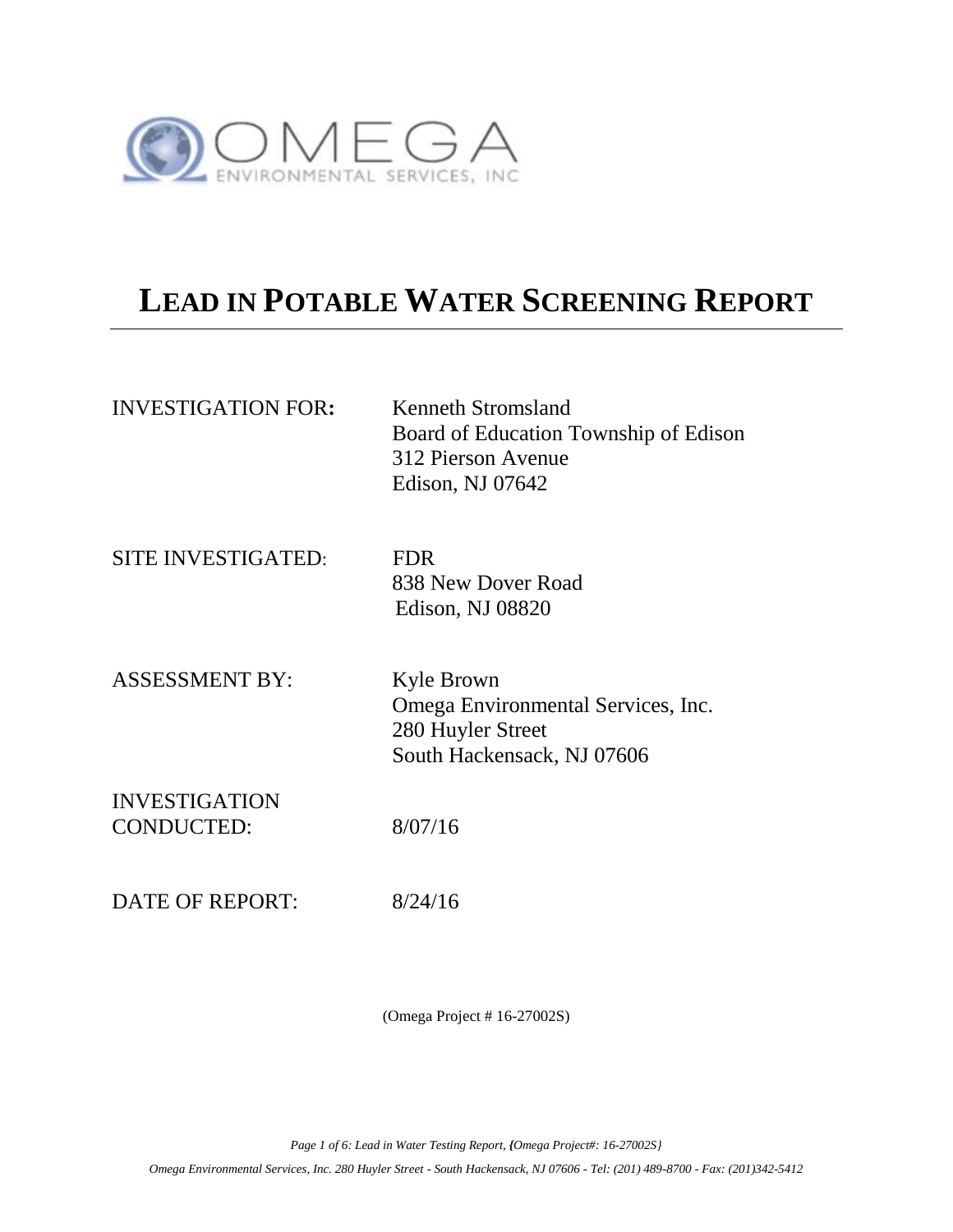### **TABLE OF CONTENTS**

#### **EXECUTIVE SUMMARY/PROJECT OVERVIEW**

- **1. RESULTS TABLE**
- **2. SAMPLING METHODOLOGY**
- **3. DISCUSSION OF RESULTS**
- **4 RECOMMENDATIONS**

Appendices:

A. Outlet Location Plan

B. Laboratory Analytical Reports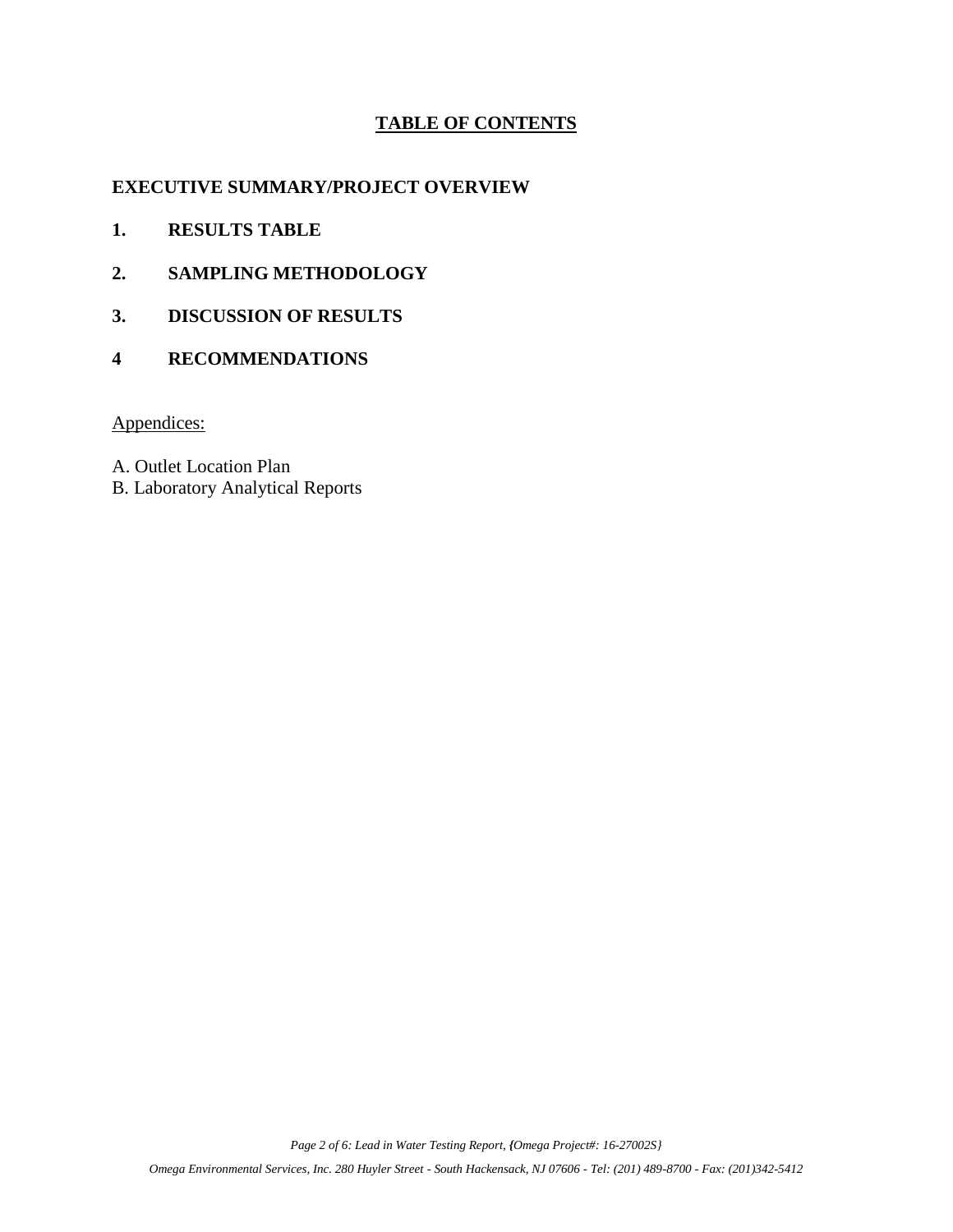#### **EXECUTIVE SUMMARY:**

The Board of Education Township of Edison requested lead in water testing of potable water outlets at FDR, 838 New Dover Road, Edison, NJ 08820.

*Previous Testing*

No information related to previous testing was available.

*Recent Testing (8/07/16)*

In order to assess the building water outlets a full testing of all potable outlets was performed on August 07, 2016.

Reportedly the outlets were not flushed or used on the day of testing.

First draw and flush samples (30 second) were collected of 4 water fountains and sinks.

All results were below the Lead and Copper action level of 15 ppb.

See Section 3 Discussion of Results

#### **1 RESULTS TABLE:**

| Outlet<br># | <b>Sample</b><br># | Location                   | $1st$ draw<br>(FD) or<br>flush<br>(FL) | <b>Results</b><br>(ppb) | <b>LCR</b><br><b>Action</b><br><b>Level</b><br>(1)<br>(ppb) |
|-------------|--------------------|----------------------------|----------------------------------------|-------------------------|-------------------------------------------------------------|
| 27          | 01                 | Water Fountain near Clinic | FD                                     | 1.3                     | 15                                                          |
| 27          | 02                 | Water Fountain near Clinic | FL                                     | <1.0                    | 15                                                          |
| 26          | 03                 | Nurse Office Sink          | <b>FD</b>                              | 7.0                     | 15                                                          |
| 26          | 04                 | Nurse Office Sink          | FL                                     | <1.0                    | 15                                                          |
| 28          | 05                 | Faculty Sink (R)           | <b>FD</b>                              | 6.6                     | 15                                                          |
| 28          | 06                 | Faculty Sink (R)           | FL                                     | <1.0                    | 15                                                          |
|             | 07                 | Water Fountain in Trailer  | <b>FD</b>                              | < 1.0                   | 15                                                          |
|             | 08                 | Water Fountain in Trailer  | FL                                     | <1.0                    | 15                                                          |

(1) EPA Lead in Copper Rule (1991) Action Level for water suppliers (municipalities and private wells) and March 2016 Newark Public Schools Lead Water Testing Sampling Plan.

FD – First Draw Sample

FL – Flush Sample (30 sec)

NA – Not Analyzed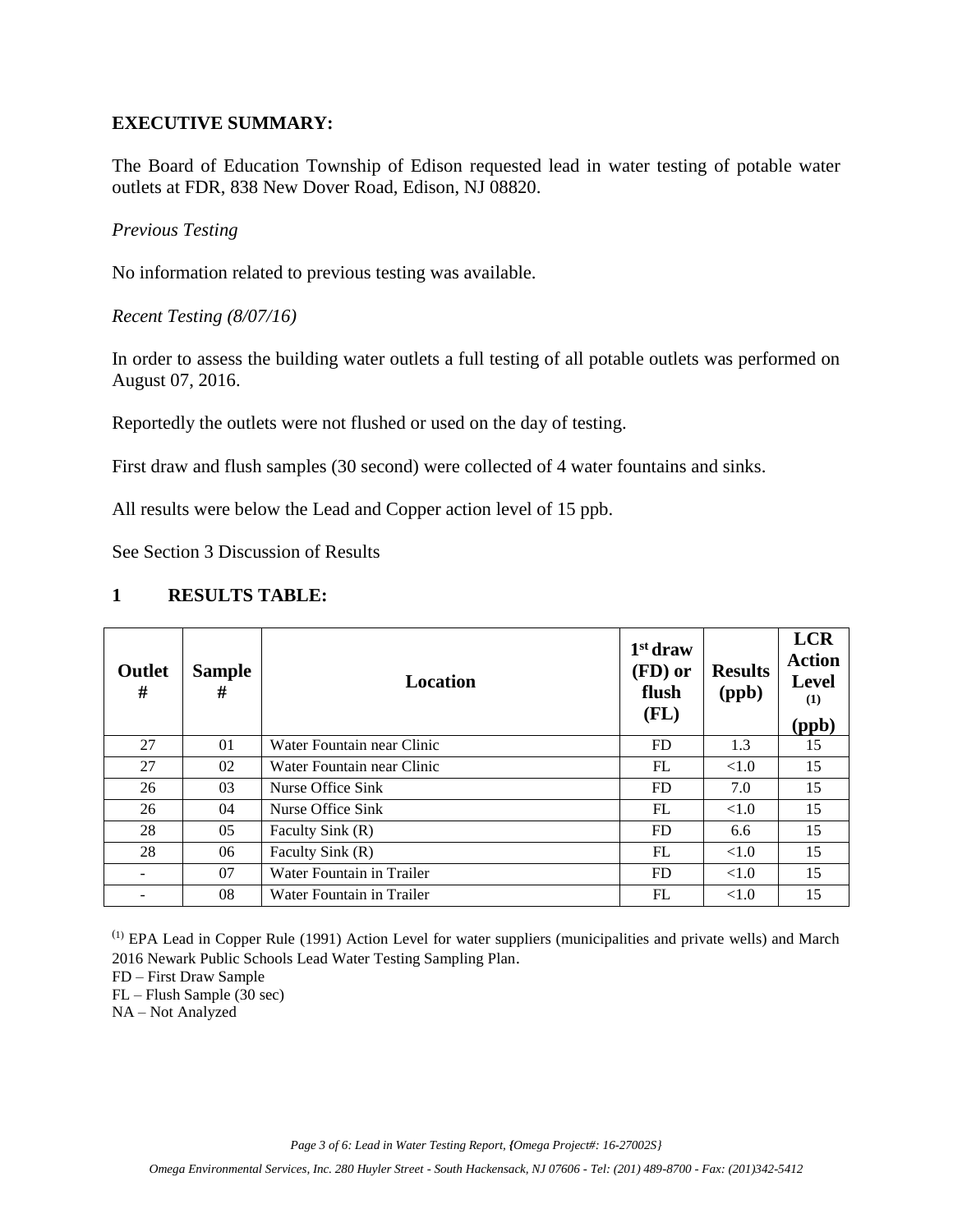### **2 SAMPLING METHODOLOGY:**

First Draw Samples - Without allowing any water to spill until sample collection, samples were collected with a relatively slow flow rate in  $250$  mL bottles prepared with Nitric Acid (HNO<sub>3</sub>) as a preservative.

Flush Samples – After collection of first draw samples the water was allowed to flow at a relatively slow rate for thirty second to flush the fixture and close piping. The flush samples are intended to test the plumbing further upstream from the fixture (behind walls).

The samples were packaged in a cooler and shipped to Pace Analytical, Melville, NY for total lead in potable water analysis (method E200.8 IOC).

### **3 DISCUSSION OF RESULTS:**

All lead in water results were below the EPA Lead and Copper action level of 15 ppb. No analysis was performed for copper in water.

### **4 RECOMMENDATIONS:**

*Short term*:

• No further for action for outlets tested.

### *Long Term*:

- If additional testing shows similar results (first draw results above 15 ppb) consider replacing the spout of the fountains (may contain brass, adding to lead levels), installing filters (if practical), or fixture replacement.
- Repeat full building testing on an annual basis. Generally this should be performed in August prior to the start of the school season.
- Develop a Lead in Water Management Plan in accordance with the 2006 EPA 3Ts for Reducing Lead in Drinking Water in Schools.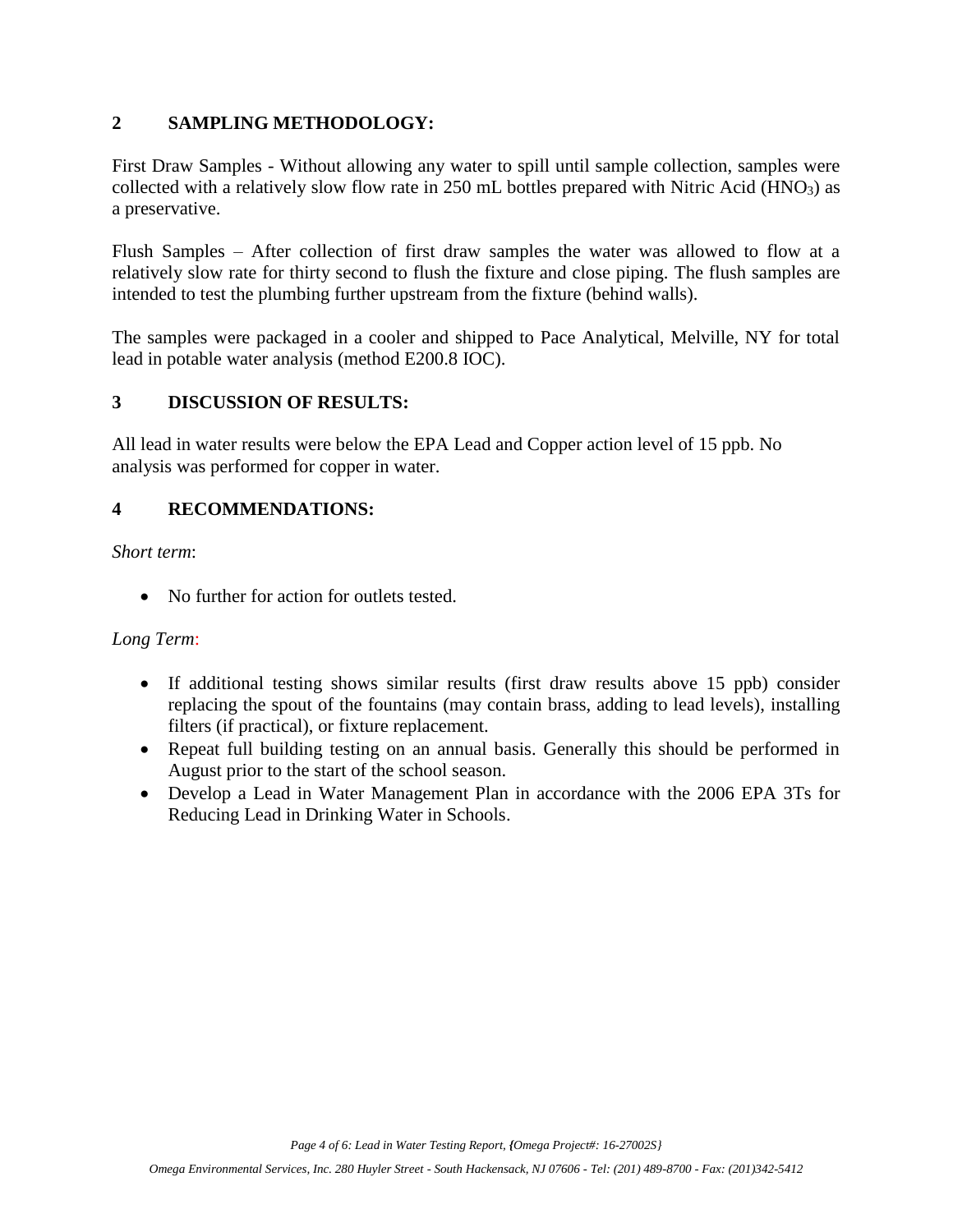# A. Outlet Location Plan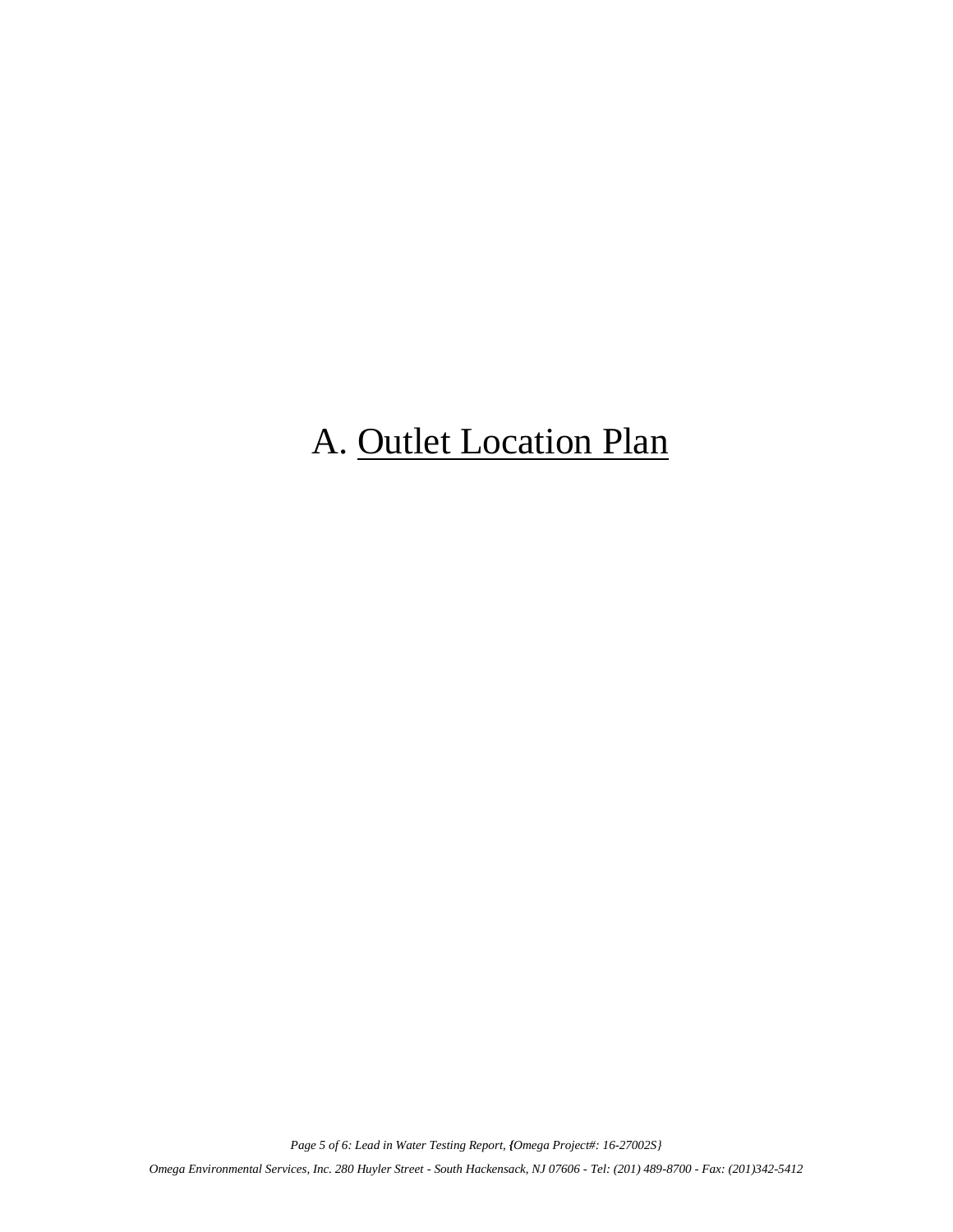

Notes

1. Distibution piping runss under slab in a crawlspace. Risers exist at each cluster of outlets with laterals to each outlet.

the 1980's.

copper.

- $K = K$ itchen Outlet, Cold
- $\triangle$  WC = Water Cooler (Chilled Bubbler Unit)
- TL= Teacher Lounge Sink
- **FP= Food Preparation Sink**
- $\triangle$  DW= Drinking Water Bubbler (non-chilled)
- $\triangle$  SDW= Combination Sink Water Bubbler
- $\triangle$  DDW=Double Drinking Water Bubbler
- $\blacksquare$  EC = Home Economics Outlet, Cold
- -
	-

|                                                | Dwg. Title: Plumbing Schematic               |                                           |
|------------------------------------------------|----------------------------------------------|-------------------------------------------|
|                                                | Location: F. D. Roosevelt School, Edison, NJ |                                           |
|                                                | Client: Edison Board of Education            |                                           |
| <b>OMEGA</b>                                   | 280 Huyler Street                            | Date: $8/23/16$                           |
| <i>ENVIRONMENTAL\</i><br><b>SERVICES, INC.</b> | Tel: (201) 489-8700                          | S. Hackensack, NJ 07606 Proj. # 16-27002S |
|                                                | Fax: (201) 342-5412                          | Dwn. By: DSE                              |
|                                                |                                              | Dwg. # 27002S-01P                         |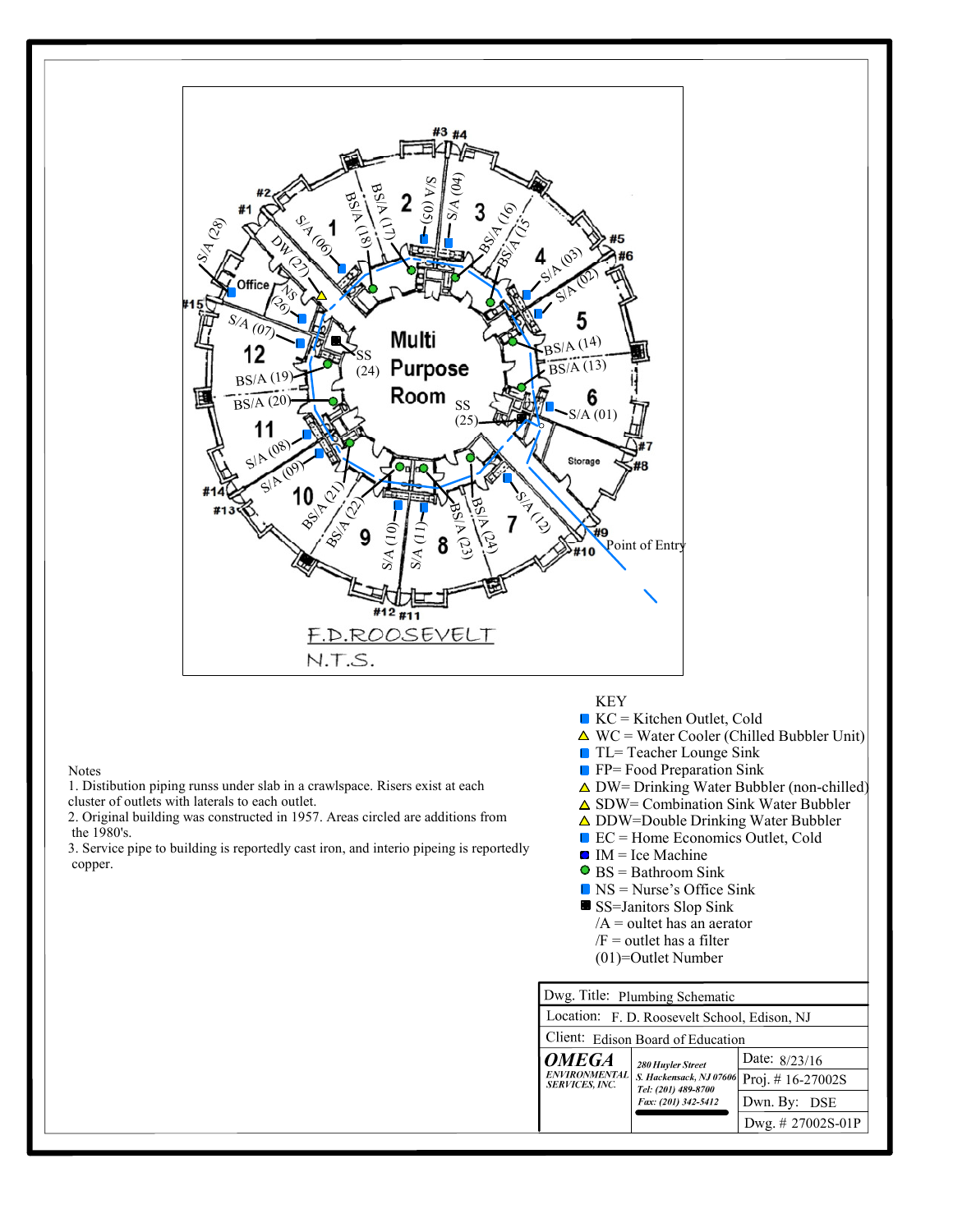# B. Lead in Water Laboratory Reports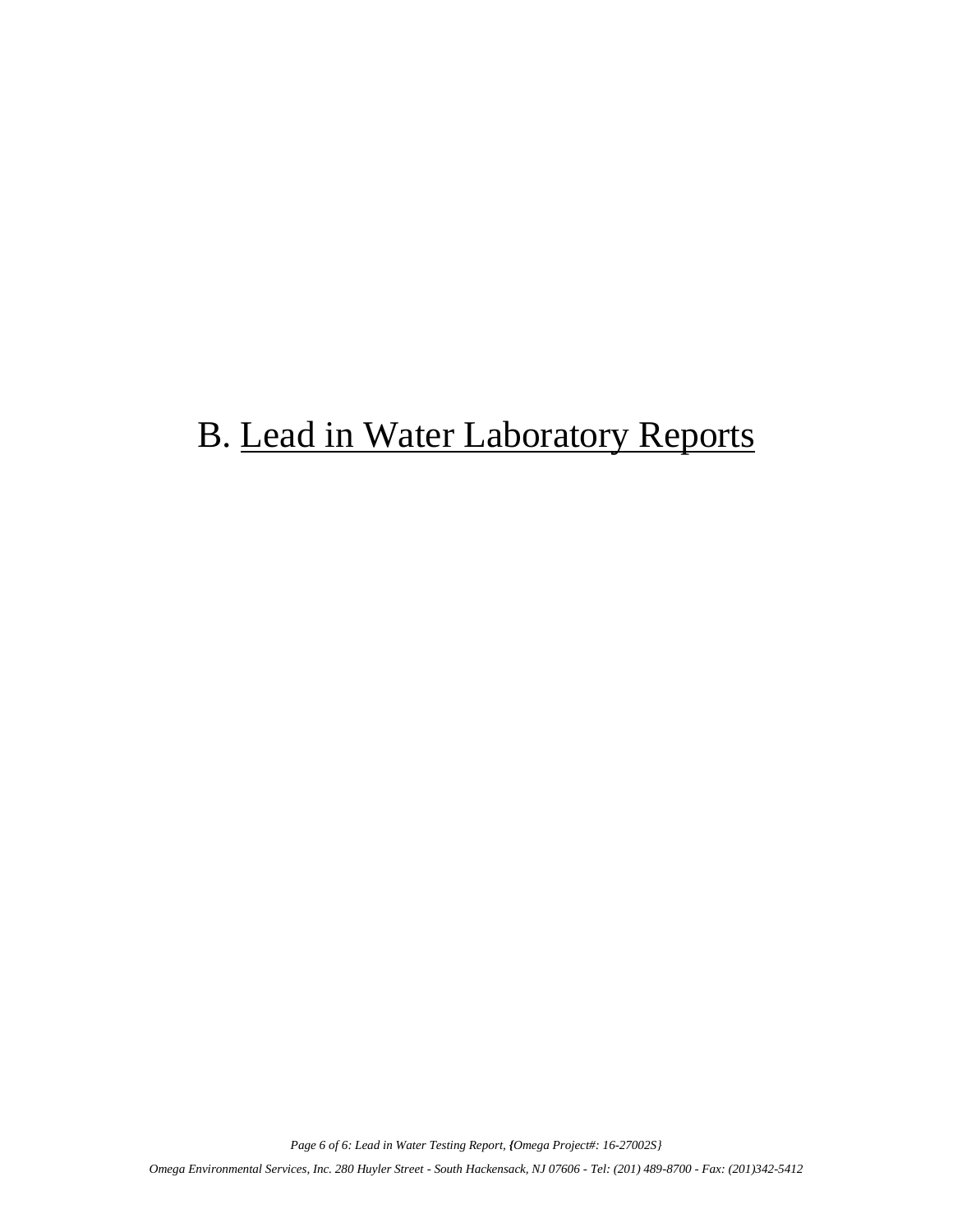**CHAIN-OF-CUSTODY / Analytical Request Document**<br>The Chain-of-Custody is a LEGAL DOCUMENT. All relevant fields must be completed accurately.

Face Analytical

ł.

| Section A<br>Required Client Information:               |                                                                                                     | Section B<br>Required Project Information:                  |                       |                               |                     |                                             |                           | Section C                      |                                        |                                                            |                          |                                                    |                            |                                  |                          |                     |                         |                          |                            |  |
|---------------------------------------------------------|-----------------------------------------------------------------------------------------------------|-------------------------------------------------------------|-----------------------|-------------------------------|---------------------|---------------------------------------------|---------------------------|--------------------------------|----------------------------------------|------------------------------------------------------------|--------------------------|----------------------------------------------------|----------------------------|----------------------------------|--------------------------|---------------------|-------------------------|--------------------------|----------------------------|--|
| Company:                                                |                                                                                                     |                                                             |                       |                               |                     |                                             |                           |                                | <b>Invoice Information</b>             |                                                            |                          |                                                    |                            |                                  |                          | Page:               | يستق                    | ъ                        |                            |  |
|                                                         | Omega Environmental                                                                                 | Report To: Lab@ornega-env.com                               |                       |                               |                     |                                             |                           | <b>Attention:</b>              |                                        | Accts Payable                                              |                          |                                                    |                            |                                  |                          |                     |                         |                          |                            |  |
| Address:                                                | 280 Huyler Street                                                                                   | Copy To:                                                    |                       | mikel@omega-env.com, davide@  |                     |                                             | omega-env.com             |                                | Company Name:                          | <b>Ornega Environmental</b>                                |                          |                                                    |                            |                                  | <b>REGULATORY AGENCY</b> |                     |                         |                          |                            |  |
|                                                         | S. Hackensack, NJ 07606                                                                             |                                                             |                       | emmam@omega-env.com           |                     |                                             |                           | <b>Address:</b>                |                                        |                                                            |                          | 280 Huyler St, S Hackensack, NJ                    |                            | <b>NPDES</b>                     |                          | <b>GROUND WATER</b> |                         | Δ                        | DRINKING WATER             |  |
| Email To:                                               | Lab@Omega-env.com                                                                                   | Purchase Order No.                                          |                       |                               |                     |                                             |                           | Pace Quote                     |                                        |                                                            |                          |                                                    |                            | <b>UST</b>                       |                          | <b>RCRA</b>         |                         | <b>OTHER</b>             |                            |  |
| 201-489-8700<br>phone:                                  | Fax                                                                                                 | <b>Project Name:</b>                                        | $\frac{1}{2}$         |                               |                     |                                             |                           | Reference:<br>Pace Project     |                                        |                                                            |                          |                                                    |                            | She Location                     |                          |                     |                         |                          |                            |  |
| Requested Due Date/TAT:                                 | 5 day                                                                                               | Project Number.                                             |                       |                               | 1                   | ✓<br>e<br>Se<br>$\mathbb{Z}^2$              |                           | Manager:<br>Pace Profile #:    |                                        |                                                            |                          |                                                    |                            |                                  | <b>STATE</b>             | $\overline{z}$      |                         |                          |                            |  |
|                                                         |                                                                                                     |                                                             |                       |                               |                     |                                             |                           |                                |                                        |                                                            |                          |                                                    |                            | Requested Analysis Filleren (VN) |                          |                     |                         |                          |                            |  |
|                                                         | Vaild Matrix Codes<br><b>MATRIX</b><br>Section D<br>Required Client Information                     | CODE                                                        |                       |                               | COLLECTED           |                                             |                           |                                |                                        | Preservatives                                              |                          | <b>TINIA</b>                                       |                            |                                  |                          |                     |                         |                          |                            |  |
|                                                         | DRINKING WATER<br>WATER<br>WASTE WATER<br>PRODUCT<br>SOIL/SOLID                                     | (fiel of aeboo bilav ees)<br>$\frac{2}{5} \leq \frac{2}{5}$ | (P=GBAB C=COMP)       | COMPOSITE<br>START            |                     | <b>COMPOSITE</b><br>ENDIGRAB                |                           |                                |                                        |                                                            |                          |                                                    |                            |                                  |                          |                     |                         |                          |                            |  |
|                                                         | <b>OTHER</b><br>TISSJE<br>on<br>행<br>å<br>(A-Z, 0-9 / ,-)<br>Sample IDs MUST BE UNIQUE<br>SAMPLE ID | ∝¤d≸≹៦ឌ                                                     |                       |                               |                     |                                             |                           |                                |                                        |                                                            |                          |                                                    |                            |                                  |                          |                     |                         |                          |                            |  |
| <b>ITEM#</b>                                            |                                                                                                     | <b>JOO XIRTAM</b>                                           | SAMPLE TYPE           | DATE                          |                     | TIME                                        | SAMPLE TEMP AT COLLECTION | Unpreserved<br># OF CONTAINERS | <b>FONH</b><br><b>*OS<sup>Z</sup>H</b> | <b>EO<sub>2</sub>S<sub>Z</sub>EN</b><br>HOPN<br><b>HCI</b> | Other<br><b>Nethanol</b> | Lead in drink water 200.8<br><b>JizeT</b> zizvienA |                            |                                  |                          |                     | Residual Chlorine (Y/N) | $\leq$                   |                            |  |
| $\pmb{i}$<br>J.<br>$\blacksquare$                       | Ę<br>Ĭ<br>nea — Clinic<br>للمجا                                                                     | $\tilde{\mathbf{z}}$                                        | $\boldsymbol{\Theta}$ |                               | TIME                | $\mathbb{Z}$<br>e.<br>Ba<br>DATE<br>ر<br>په |                           |                                | ×                                      |                                                            |                          | ×                                                  |                            |                                  |                          |                     |                         |                          | Pace Project No./ Lab I.D. |  |
| $\tilde{c}$<br>$_{\rm eq}$                              | لحا                                                                                                 | $\tilde{\mathbf{a}}$                                        | $\boldsymbol{\omega}$ |                               |                     |                                             |                           |                                | $\mathbf{x}$                           |                                                            |                          | $\boldsymbol{\times}$                              |                            |                                  |                          |                     |                         |                          |                            |  |
| $\tilde{c}$<br>er.                                      | $-\tilde{F}$<br>¥<br>من<br>محمد<br>Pri Le<br>×,<br>Vurse                                            | <b>BW</b>                                                   | G                     |                               |                     |                                             |                           |                                | ×                                      |                                                            |                          | ×                                                  |                            |                                  |                          |                     |                         |                          |                            |  |
| $\frac{5}{\Omega}$<br>$\overline{\phantom{a}}$          | لى<br>Ĺ,<br>ł                                                                                       | ă                                                           | Q                     |                               |                     |                                             |                           |                                | ×                                      |                                                            |                          | ×                                                  |                            |                                  |                          |                     |                         |                          |                            |  |
| $\mathfrak{s}$<br>$\bullet$                             | Ŕ<br><b>Series</b><br>Į<br><b>ACLe</b>                                                              | $\tilde{\mathbf{g}}$                                        | Ф                     |                               |                     |                                             |                           |                                | ×                                      |                                                            |                          | ×                                                  |                            |                                  |                          |                     |                         |                          |                            |  |
| $\mathbf i$<br>$\mathbb{Z}$<br>w                        |                                                                                                     | $\sum_{i=1}^{n}$                                            | $\ddot{\circ}$        |                               |                     |                                             |                           |                                | ×                                      |                                                            |                          | $\pmb{\times}$                                     |                            |                                  |                          |                     |                         |                          |                            |  |
| $\mathbb{C}$<br>$\overline{S}$<br>$\ddot{}$<br>$\infty$ | نس<br>مار<br>لمب<br>سطا<br>ţ<br>١<br>$\mathcal{L}$<br>ا<br>استقبال<br>استقبال                       | Š<br>$\tilde{\mathbf{z}}$                                   | O<br>O,               |                               |                     | $\vec{r}$                                   |                           |                                | $\pmb{\times}$<br>×                    |                                                            |                          | ×<br>×                                             |                            |                                  |                          |                     |                         |                          |                            |  |
| শ<br>$\bullet$                                          |                                                                                                     | $\sum_{i=1}^{n}$                                            | ာ                     |                               |                     |                                             |                           |                                | ×                                      |                                                            |                          | ×                                                  |                            |                                  |                          |                     |                         |                          |                            |  |
| 7, 7<br>£,                                              |                                                                                                     | ð                                                           | o                     |                               |                     |                                             |                           |                                | ×                                      |                                                            |                          | ×                                                  |                            |                                  |                          |                     |                         |                          |                            |  |
| $\ddot{\bullet}$                                        |                                                                                                     | $\sum_{i=1}^{n}$                                            | Ø                     |                               |                     |                                             |                           |                                | ×                                      |                                                            |                          | ×                                                  |                            |                                  |                          |                     |                         |                          |                            |  |
| $\bullet$                                               |                                                                                                     | $\sum_{i=1}^{n}$                                            | O                     |                               |                     |                                             |                           |                                | $\boldsymbol{\times}$                  |                                                            |                          | ×                                                  |                            |                                  |                          |                     |                         |                          |                            |  |
|                                                         | ADDITIONAL COMMENTS                                                                                 |                                                             |                       | RELINQUISHED BY / AFFILIATION |                     |                                             | SATE                      | Ë                              |                                        |                                                            |                          | ACCEPTED BY / AFFILIATION                          |                            | DATE                             | ¥                        |                     |                         | SAMPLE CONDITIONS        |                            |  |
|                                                         |                                                                                                     | MULTORE                                                     |                       | <b>C.ME</b>                   | فكالمجامعة          |                                             | پي<br>Î,                  | 11.05                          |                                        |                                                            | Ź                        |                                                    |                            | Ā<br>$\approx$                   | <b>SC</b>                |                     |                         |                          |                            |  |
|                                                         |                                                                                                     | Monney                                                      |                       |                               |                     | K                                           |                           | 13:44                          |                                        |                                                            |                          |                                                    |                            | $\widehat{\mathbf{S}}$           | ζλ<br>Σ<br>S             |                     |                         |                          |                            |  |
| FD - First Draw Sample                                  |                                                                                                     |                                                             |                       |                               |                     |                                             |                           |                                |                                        |                                                            |                          |                                                    |                            |                                  |                          |                     |                         |                          |                            |  |
| <b>El.</b> Flush Sample                                 |                                                                                                     |                                                             |                       |                               |                     |                                             |                           |                                |                                        |                                                            |                          |                                                    |                            |                                  |                          |                     |                         |                          |                            |  |
|                                                         |                                                                                                     |                                                             |                       |                               | <b>SAMPLER NAME</b> |                                             | <b>AND SIGNATURE</b>      |                                |                                        |                                                            |                          |                                                    |                            |                                  |                          |                     |                         |                          |                            |  |
|                                                         |                                                                                                     |                                                             |                       |                               |                     | PRINT Name of SAMPLER:                      |                           | Ry Le                          |                                        |                                                            |                          |                                                    |                            |                                  |                          | J. ui qmel          | (NM) ခာု<br>no bevieseR | (MV)                     | (NIX)                      |  |
|                                                         |                                                                                                     |                                                             |                       |                               |                     | SIGNATURE of SAMPLER:                       |                           | N                              |                                        |                                                            | <b>MONDAY STARS</b>      |                                                    | DATE Signed<br>(MM/DD/YY): | <b>RO</b>                        |                          |                     |                         | Sealed Cooler<br>Custody | Samples Intact             |  |

F-ALL-Q-020rev.08, 12-Oct-2007

important Note: By signing this torm you are accepting Pace's NET 30 day payment terms and agreeing to late obtages of 1.5% per month for any involves not paid within 30 days.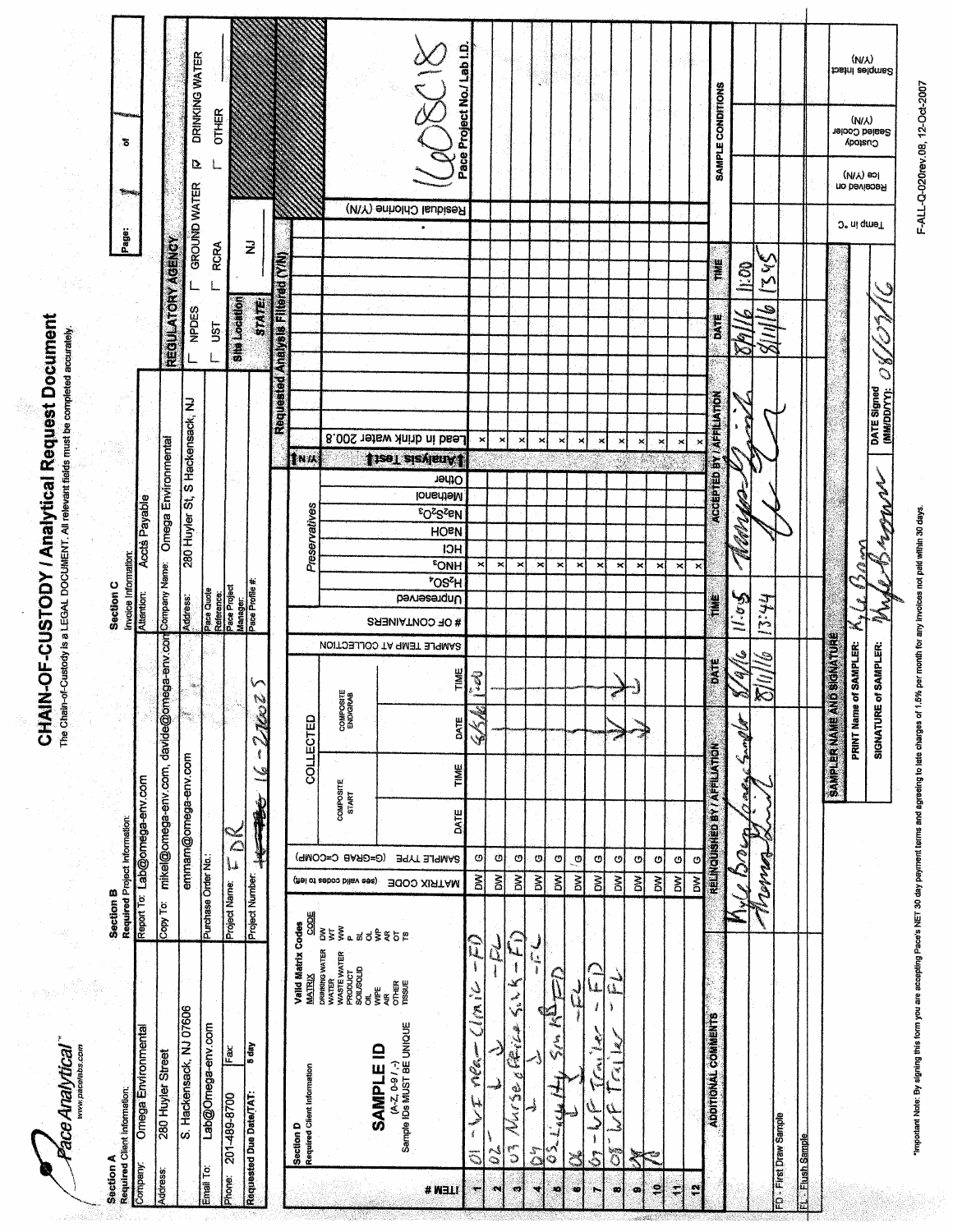

#### **LABORATORY RESULTS**

Results for the samples and analytes requested

The lab is not directly responsible for the integrity of the sample before receipt at the lab and is responsible only for the certified tests requested.

|                           | NYSDOH ID#10478<br>www.pacelabs.com                                     |                     |                           |                                                         |                |           |
|---------------------------|-------------------------------------------------------------------------|---------------------|---------------------------|---------------------------------------------------------|----------------|-----------|
| 280 Huyler Street         | <b>Omega Environmental Services</b>                                     |                     |                           |                                                         |                |           |
| Attn To: Michael Levay    | South Hackensack, NJ 07606                                              |                     |                           | Received<br>: 08/11/16 1:45 PM<br>Collected By : Client |                |           |
| Federal ID:<br>Copies To: |                                                                         |                     | cc                        | Sample Type : Potable Water                             | Date Reported: | 8/22/2016 |
| Lab Number                | Location                                                                | Collected           | Units<br>Method<br>Limits | Lead<br>ug/L<br>E200.8 : IOC<br>15                      |                |           |
| Distribution              | 1608C18-001A 01-WI NEAR CLINIC-FD<br>-1                                 | 8/5/2016 1:00:00 PM | Analysis<br>Time          | $1.3$<br>8/20/2016 3:59:28 AM<br><b>FDR</b>             |                |           |
| Distribution              | 1608C18-002A 03-NURSE OFFICE SINK- 8/5/2016 1:00:00 PM<br>3             |                     | Analysis<br>Time          | 7.0<br>8/20/2016 4:02:24 AM<br><b>FDR</b>               |                |           |
| Distribution              | 1608C18-003A 05-FACULTY SINK R-FD 8/5/2016 1:00:00 PM<br>5              |                     | Analysis<br>Time          | 6.6<br>8/20/2016 4:17:05 AM<br><b>FDR</b>               |                |           |
| Distribution              | 1608C18-004A 07-WF TRAILER-FD<br>$\overline{7}$                         | 8/5/2016 1:00:00 PM | Analysis<br>Time          | < 1.0<br>8/20/2016 4:20:00 AM<br><b>FDR</b>             |                |           |
| Distribution              | 1608C18-005A 02-WF NEAR CLINIC-FL 8/5/2016 1:00:00 PM<br>$\overline{2}$ |                     | Analysis<br>Time          | < 1.0<br>8/20/2016 4:22:55 AM<br><b>FDR</b>             |                |           |

Result(s) reported meet(s) NYS Regulatory Limit(s). Result(s) flagged with Exceed NYSRegulatory Limit(s). Limit noted.

**\*** + = ELAP / NELAC does not offer certification for this analyte

| Treatments:                 |                               |  |
|-----------------------------|-------------------------------|--|
| $A = Air Strepper Tower$    | G = Granular Activated Carbon |  |
| FM = Iron/Manganese Removal |                               |  |
| $N = N$ itrate Removal      | $O = Other$                   |  |

unless otherwise noted.

This report shall not be reproduced except in full, without the written approval of the laboratory.<br>Without the written approval of the laboratory.

Flyabeth Harrison

Project Manager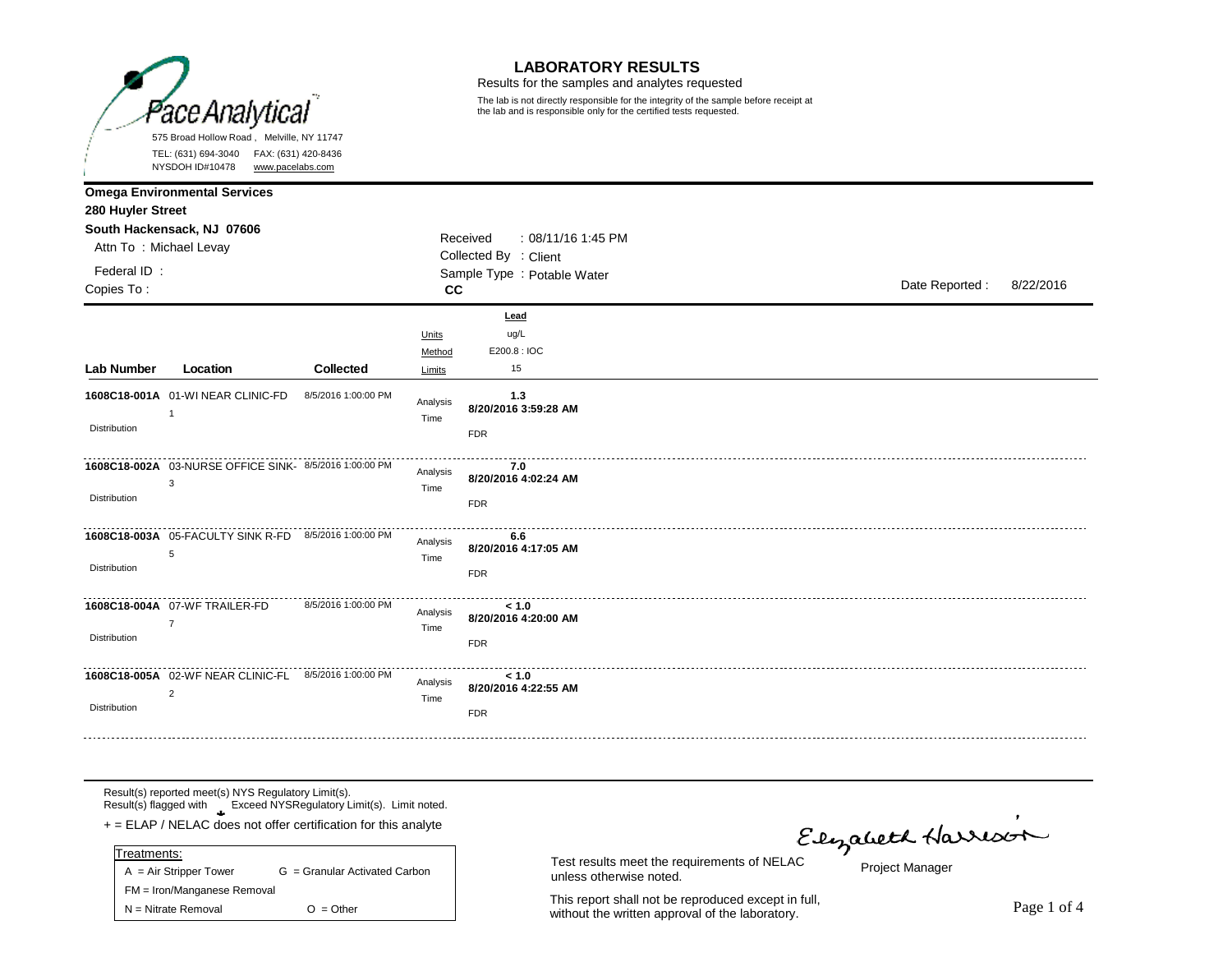

#### **LABORATORY RESULTS**

Results for the samples and analytes requested

The lab is not directly responsible for the integrity of the sample before receipt at the lab and is responsible only for the certified tests requested.

|                                                                          | NYSDOH ID#10478<br>www.pacelabs.com                               |                     |                           |                                                                                        |                 |           |
|--------------------------------------------------------------------------|-------------------------------------------------------------------|---------------------|---------------------------|----------------------------------------------------------------------------------------|-----------------|-----------|
| 280 Huyler Street<br>Attn To: Michael Levay<br>Federal ID:<br>Copies To: | <b>Omega Environmental Services</b><br>South Hackensack, NJ 07606 |                     | cc                        | Received<br>: 08/11/16 1:45 PM<br>Collected By : Client<br>Sample Type : Potable Water | Date Reported : | 8/22/2016 |
| Lab Number                                                               | Location                                                          | <b>Collected</b>    | Units<br>Method<br>Limits | Lead<br>ug/L<br>E200.8 : IOC<br>15                                                     |                 |           |
| Distribution                                                             | 1608C18-006A  04-NURSE OFFICE SINK- 8/5/2016 1:00:00 PM<br>4      |                     | Analysis<br>Time          | < 1.0<br>8/20/2016 4:25:50 AM<br><b>FDR</b>                                            |                 |           |
| Distribution                                                             | 1608C18-007A 06-FACULTY SINK R-FL 8/5/2016 1:00:00 PM<br>6        |                     | Analysis<br>Time          | < 1.0<br>8/20/2016 4:28:45 AM<br><b>FDR</b>                                            |                 |           |
| <b>Distribution</b>                                                      | 1608C18-008A 08-WF TRAILER-FL<br>8                                | 8/5/2016 1:00:00 PM | Analysis<br>Time          | < 1.0<br>8/20/2016 4:31:39 AM<br><b>FDR</b>                                            |                 |           |

Result(s) reported meet(s) NYS Regulatory Limit(s). Result(s) flagged with Exceed NYSRegulatory Limit(s). Limit noted.

**\*** + = ELAP / NELAC does not offer certification for this analyte

| Treatments:                 |                               |
|-----------------------------|-------------------------------|
| $A = Air Strepper Tower$    | G = Granular Activated Carbon |
| FM = Iron/Manganese Removal |                               |
| $N =$ Nitrate Removal       | $O = Other$                   |

Test results meet the requirements of NELAC<br>Test results meet the requirements of NELAC

Project Manager

This report shall not be reproduced except in full, This report shall not be reproduced except in full,<br>without the written approval of the laboratory.

unless otherwise noted.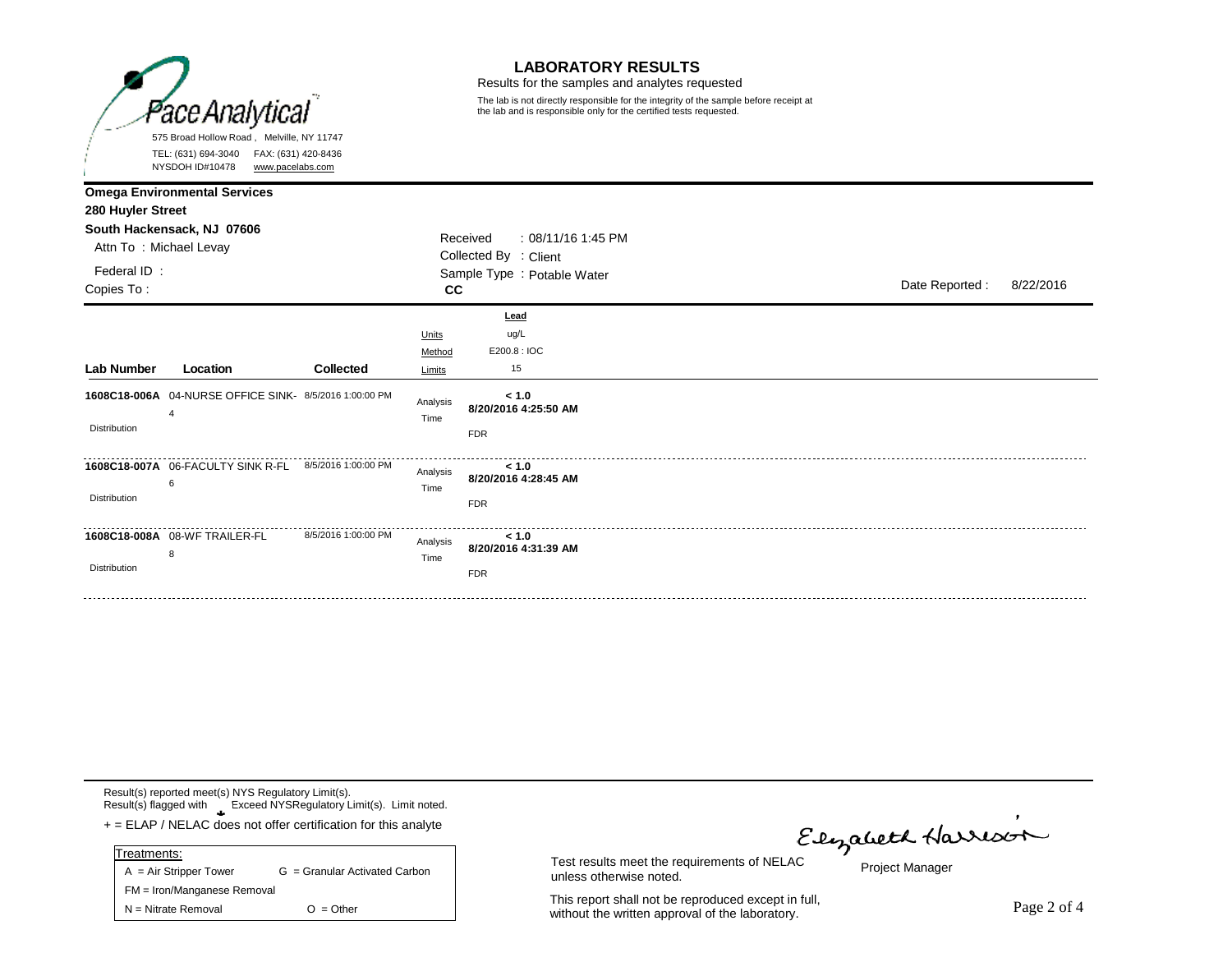

*PACE ANALYTICAL 575 Broad Hollow Road Melville, NY 11747 TEL: (631) 694-3040 FAX: (631) 420-8436*

### **Sample Receipt Checklist**

| Client Name OES<br>RcptNo: 1<br>Work Order Number: 1608C18<br>Kwi<br>Jaclijn<br>Completed by:<br>Completed Date:<br>8/11/2016 10:29:29 PM<br>Carrier name:<br>Client<br>Chain of custody present?<br>Yes<br>Chain of custody signed when relinquished and received?<br>Yes<br>Chain of custody agrees with sample labels?<br>Yes<br>Are matrices correctly identified on Chain of custody?<br>Yes<br>Yes<br>Is it clear what analyses were requested?<br>Yes<br>Custody seals intact on sample bottles?<br>Samples in proper container/bottle?<br>Yes<br>Were correct preservatives used and noted?<br>Yes<br>Preservative added to bottles:<br>Intact<br>Sample Condition?<br>Yes<br>Sufficient sample volume for indicated test?<br>Were container labels complete (ID, Pres, Date)?<br>Yes<br>Yes<br>All samples received within holding time?<br>Yes<br>Was an attempt made to cool the samples?<br>All samples received at a temp. of $> 0^{\circ}$ C to 6.0° C?<br>Yes<br>Response when temperature is outside of range:<br>Sample Temp. taken and recorded upon receipt?<br>Yes | Reviewed by:<br>Reviewed Date:<br>$\blacktriangledown$<br>$No \Box$<br>$\overline{\mathbf{v}}$<br>No L<br>$\blacktriangledown$<br>$No$ $\Box$<br>$\blacktriangledown$<br>No <sub>1</sub><br>⊻<br>$No \Box$<br>$No \Box$<br>⊻<br>$No \Box$<br>⊻<br>$No$ $\Box$<br>⊻<br>Broken $\Box$<br>⊻<br>No <sub>l</sub><br>$\blacktriangledown$<br>$No \Box$ | Received by: John Lagula<br>$\mathcal{L}$<br><b>Not Present</b><br><b>NA</b><br>Leaking | Date and Time Received: 8/11/2016 1:45:00 PM<br>Elizabeth Harrison<br>8/17/2016 1:23:53 PM<br>$\vert\mathbf{v}\vert$ |
|----------------------------------------------------------------------------------------------------------------------------------------------------------------------------------------------------------------------------------------------------------------------------------------------------------------------------------------------------------------------------------------------------------------------------------------------------------------------------------------------------------------------------------------------------------------------------------------------------------------------------------------------------------------------------------------------------------------------------------------------------------------------------------------------------------------------------------------------------------------------------------------------------------------------------------------------------------------------------------------------------------------------------------------------------------------------------------------|--------------------------------------------------------------------------------------------------------------------------------------------------------------------------------------------------------------------------------------------------------------------------------------------------------------------------------------------------|-----------------------------------------------------------------------------------------|----------------------------------------------------------------------------------------------------------------------|
|                                                                                                                                                                                                                                                                                                                                                                                                                                                                                                                                                                                                                                                                                                                                                                                                                                                                                                                                                                                                                                                                                        |                                                                                                                                                                                                                                                                                                                                                  |                                                                                         |                                                                                                                      |
|                                                                                                                                                                                                                                                                                                                                                                                                                                                                                                                                                                                                                                                                                                                                                                                                                                                                                                                                                                                                                                                                                        |                                                                                                                                                                                                                                                                                                                                                  |                                                                                         |                                                                                                                      |
|                                                                                                                                                                                                                                                                                                                                                                                                                                                                                                                                                                                                                                                                                                                                                                                                                                                                                                                                                                                                                                                                                        |                                                                                                                                                                                                                                                                                                                                                  |                                                                                         |                                                                                                                      |
|                                                                                                                                                                                                                                                                                                                                                                                                                                                                                                                                                                                                                                                                                                                                                                                                                                                                                                                                                                                                                                                                                        |                                                                                                                                                                                                                                                                                                                                                  |                                                                                         |                                                                                                                      |
|                                                                                                                                                                                                                                                                                                                                                                                                                                                                                                                                                                                                                                                                                                                                                                                                                                                                                                                                                                                                                                                                                        |                                                                                                                                                                                                                                                                                                                                                  |                                                                                         |                                                                                                                      |
|                                                                                                                                                                                                                                                                                                                                                                                                                                                                                                                                                                                                                                                                                                                                                                                                                                                                                                                                                                                                                                                                                        |                                                                                                                                                                                                                                                                                                                                                  |                                                                                         |                                                                                                                      |
|                                                                                                                                                                                                                                                                                                                                                                                                                                                                                                                                                                                                                                                                                                                                                                                                                                                                                                                                                                                                                                                                                        |                                                                                                                                                                                                                                                                                                                                                  |                                                                                         |                                                                                                                      |
|                                                                                                                                                                                                                                                                                                                                                                                                                                                                                                                                                                                                                                                                                                                                                                                                                                                                                                                                                                                                                                                                                        |                                                                                                                                                                                                                                                                                                                                                  |                                                                                         |                                                                                                                      |
|                                                                                                                                                                                                                                                                                                                                                                                                                                                                                                                                                                                                                                                                                                                                                                                                                                                                                                                                                                                                                                                                                        | ⊻<br>$No \Box$                                                                                                                                                                                                                                                                                                                                   |                                                                                         |                                                                                                                      |
|                                                                                                                                                                                                                                                                                                                                                                                                                                                                                                                                                                                                                                                                                                                                                                                                                                                                                                                                                                                                                                                                                        | ∨<br>$No$ $\vert$ $\vert$<br>⊻<br>$No$ $\Box$                                                                                                                                                                                                                                                                                                    | <b>NA</b><br><b>NA</b>                                                                  |                                                                                                                      |
| Water - Were bubbles absent in VOC vials?<br>Yes<br>Water - Was there Chlorine Present?<br>Yes<br>Yes<br>Water - pH acceptable upon receipt?<br>Are Samples considered acceptable?<br>Yes                                                                                                                                                                                                                                                                                                                                                                                                                                                                                                                                                                                                                                                                                                                                                                                                                                                                                              | $No$ $\overline{\vee}$<br>No l<br>$No \Box$<br>⊻<br>No l<br>$\blacktriangledown$<br>$No \Box$                                                                                                                                                                                                                                                    | To<br>No Vials<br><b>NA</b><br>No Water                                                 | $\mathsf{o}$<br>$\blacktriangledown$<br>$\blacktriangledown$                                                         |
| Custody Seals present?<br>Yes<br>Air Bill<br>Airbill or Sticker?<br>Airbill No:                                                                                                                                                                                                                                                                                                                                                                                                                                                                                                                                                                                                                                                                                                                                                                                                                                                                                                                                                                                                        | $No$ $\overline{\vee}$<br><b>Sticker</b>                                                                                                                                                                                                                                                                                                         | Not Present $\boxed{\blacktriangledown}$                                                |                                                                                                                      |
| Case Number:<br>SDG:                                                                                                                                                                                                                                                                                                                                                                                                                                                                                                                                                                                                                                                                                                                                                                                                                                                                                                                                                                                                                                                                   | SAS:                                                                                                                                                                                                                                                                                                                                             |                                                                                         |                                                                                                                      |

| <b>Client Contacted?</b>    | Yes    | M NA<br>No | Person Contacted:      |            |
|-----------------------------|--------|------------|------------------------|------------|
| Contact Mode:               | Phone: | Fax:       | Email:<br>$\mathbf{I}$ | In Person: |
| <b>Client Instructions:</b> |        |            |                        |            |
| Date Contacted:             |        |            | Contacted By:          |            |
| Regarding:                  |        |            |                        |            |
| Comments:                   |        |            |                        |            |
| CorrectiveAction:           |        |            |                        |            |
|                             |        |            |                        |            |